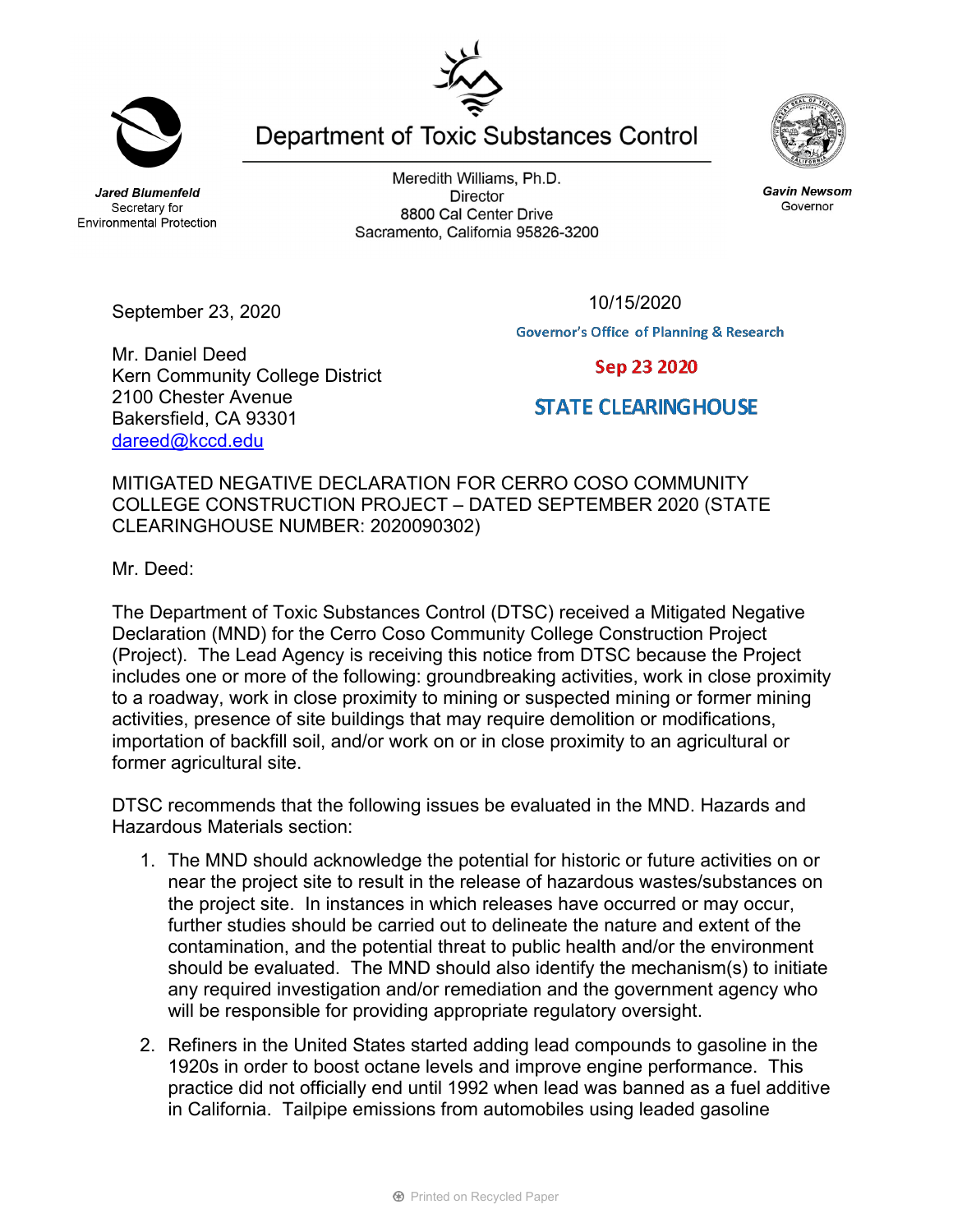contained lead and resulted in aerially deposited lead (ADL) being deposited in and along roadways throughout the state. ADL-contaminated soils still exist along roadsides and medians and can also be found underneath some existing road surfaces due to past construction activities. Due to the potential for ADL-contaminated soil DTSC, recommends collecting soil samples for lead analysis prior to performing any intrusive activities for the project described in the MND.

- 3. If any sites within the project area or sites located within the vicinity of the project have been used or are suspected of having been used for mining activities, proper investigation for mine waste should be discussed in the MND. DTSC recommends that any project sites with current and/or former mining operations onsite or in the project site area should be evaluated for mine waste according to DTSC's 1998 Abandoned Mine Land Mines Preliminary Assessment Handbook (https://dtsc.ca.gov/wp-content/uploads/sites/31/2018/11/aml\_handbook.pdf).
- 4. If buildings or other structures are to be demolished on any project sites included in the proposed project, surveys should be conducted for the presence of lead-based paints or products, mercury, asbestos containing materials, and polychlorinated biphenyl caulk. Removal, demolition and disposal of any of the above-mentioned chemicals should be conducted in compliance with California environmental regulations and policies. In addition, sampling near current and/or former buildings should be conducted in accordance with DTSC's 2006 *Interim Guidance Evaluation of School Sites with Potential Contamination from Lead Based Paint, Termiticides, and Electrical Transformers*  (https://dtsc.ca.gov/wpcontent/uploads/sites/31/2018/09/Guidance\_Lead\_ Contamination\_050118.pdf).
- 5. If any projects initiated as part of the proposed project require the importation of soil to backfill any excavated areas, proper sampling should be conducted to ensure that the imported soil is free of contamination. DTSC recommends the imported materials be characterized according to *DTSC's 2001 Information Advisory Clean Imported Fill Material* (https://dtsc.ca.gov/wpcontent/uploads/sites/31/2018/09/SMP\_FS\_Cleanfill-Schools.pdf).
- 6. If any sites included as part of the proposed project have been used for agricultural, weed abatement or related activities, proper investigation for organochlorinated pesticides should be discussed in the MND. DTSC recommends the current and former agricultural lands be evaluated in accordance with DTSC's 2008 *Interim Guidance for Sampling Agricultural Properties (Third Revision)* (https://dtsc.ca.gov/wpcontent/uploads/sites/31/2018/09/Ag-Guidance-Rev-3-August-7-2008-2.pdf).

DTSC appreciates the opportunity to comment on the MND. Should you need any assistance with an environmental investigation, please submit a request for Lead Agency Oversight Application, which can be found at: https://dtsc.ca.gov/wp